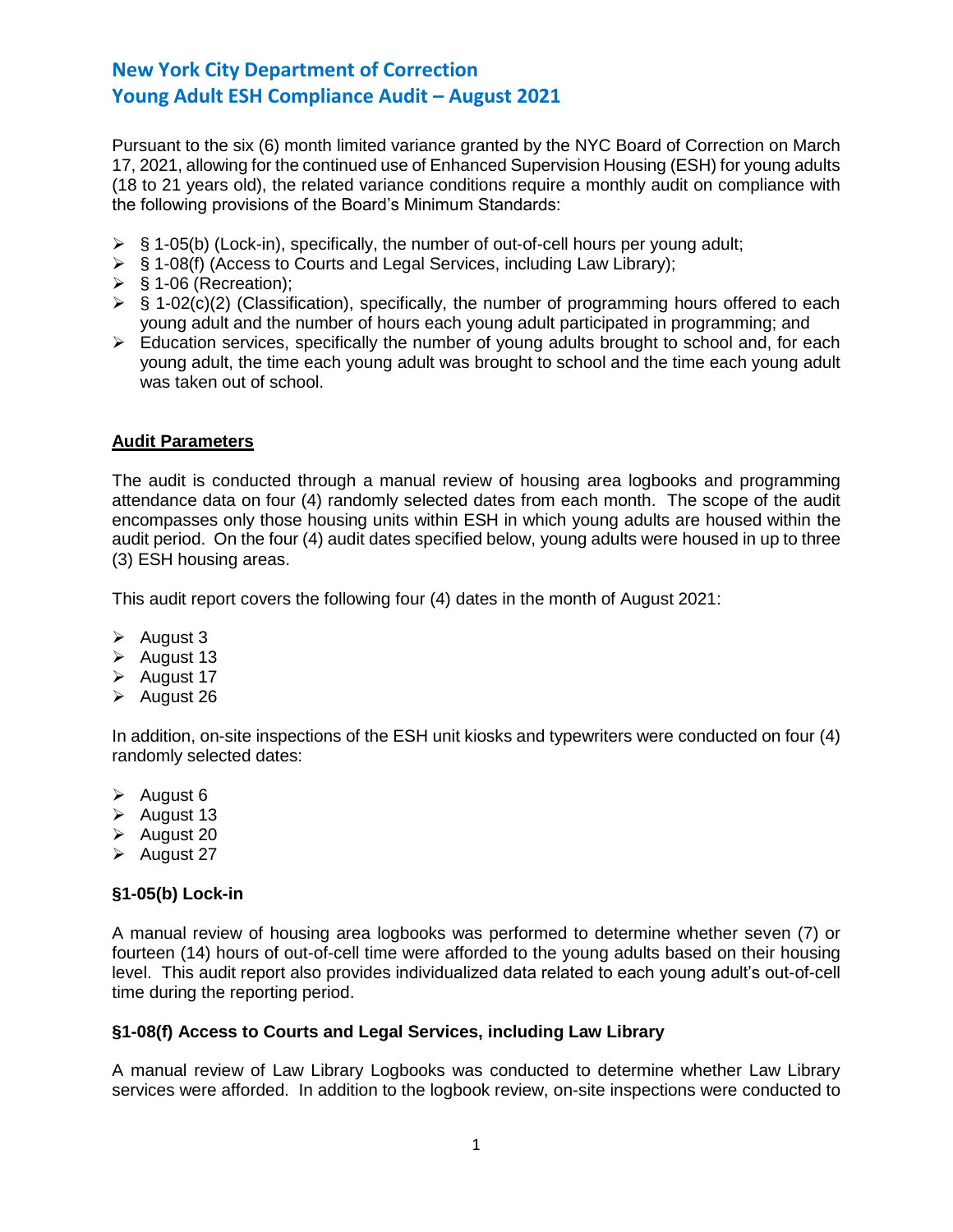determine if the kiosks and typewriters located within the various young adult ESH housing areas were operational.

## **§1-06 – Recreation**

A manual review of housing area logbooks was conducted to determine whether one (1) hour of outdoor recreation was afforded.

### **§1-02(c)(2) (Classification), Provision of Programming**

A manual review of programming attendance data was conducted to determine the number of programming hours offered to each young adult and the number of hours each young adult **chose to** participate in programming.

## **Education**

A review was conducted to determine the number of young adults enrolled in educational services, whether they were provided with educational learning packets, and whether they **chose to** complete and return the educational learning packets.

## **Audit Findings**

### **§1-05(b) Lock-in**

All young adults in ESH are afforded lock-out based on their housing level: seven (7) hours for Level II and fourteen (14) hours for Level III. On all four (4) dates audited, institutional lock-out and lock-in were not consistently recorded in the Lock-In/Out Logbook for each of the levels.

All young adults in ESH are housed in single occupancy cells within their respective housing area. Each ESH housing area consists of multiple single occupancy cells located on two (2) tiers – the lower tier and the upper tier. Young adults in Level II are afforded seven (7) hours of lock-out time each day. For each young adult in this level, the specific time that he locks out depends on his tier's lock-out schedule. For example, one (1) day the lower tier locks out in the am and the upper tier locks out in the pm. The following day the upper tier locks out in the am and the lower tier locks out in the pm. Regardless of the lock-out schedule for ESH young adults in Levels II, they are all afforded seven (7) hours of lock-out time on any given day. Young adults in Level III, who are afforded fourteen (14) hours of lock-out time, are not subject to a tier lock-out schedule. Young adults in Level III are all afforded lock-out during both the am and pm hours, regardless of the tier in which they are housed. On any given day, a young adult may be out to court or transferred in or out of the ESH Unit. These young adults may not be included in the out-of-cell time reporting.

Please note that the Department ceased operating young adult ESH Level 1 in April 2021.

#### Level II

Young adults in Level II are afforded seven (7) hours of out-of-cell time each day. Listed below is individualized data related to each young adult's total out-of-cell time in Level II, based on a manual review of the Lock-In/Out Logbook, for the audit dates. The out-of-cell time is the hours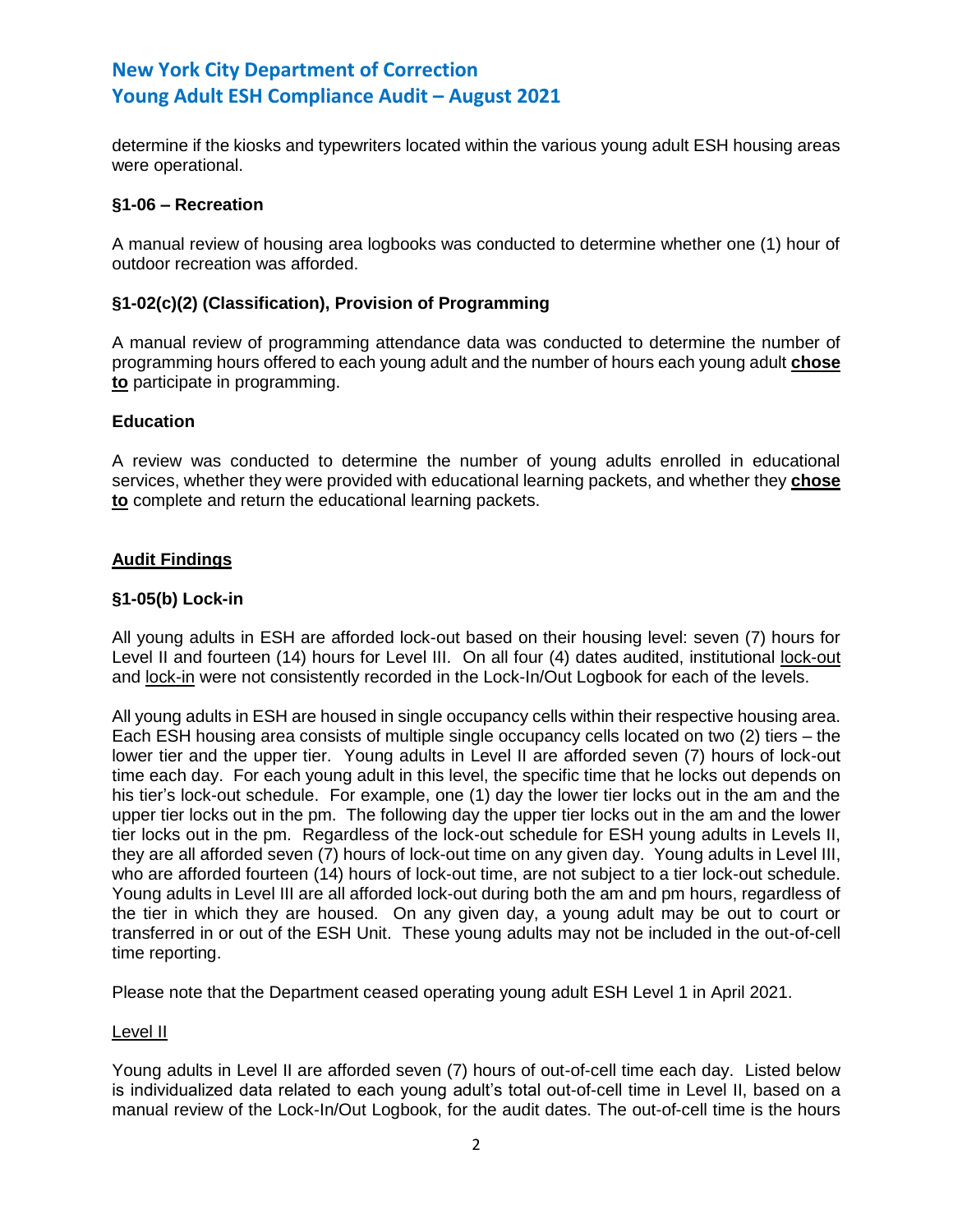each day that a young adult **chooses to** be out of his cell during institutional lock-out periods. The data reflects the young adults present in the unit for the institutional lock-outs on each audit date.

# **August 3, 2021**

There were twenty (20) young adults in Level II; the out-of-cell times for those present on this audit date were:

- 1. 4 hours (Lower Tier)
- 2. 2 hours 15 minutes; young adult **chose not** to participate in the majority of afforded outof-cell time (Lower Tier)
- 3. 3 hours 15 minutes; young adult **chose not** to participate in the majority of afforded outof-cell time (Lower Tier)
- 4. 5 hours 15 minutes (Lower Tier)
- 5. 45 minutes; young adult **chose not** to participate in the majority of afforded out-of-cell time (Upper Tier)
- 6. 7 hours (Upper Tier)
- 7. 7 hours (Upper Tier)
- 8. 7 hours (Upper Tier)
- 9. 3 hours 15 minutes; young adult **chose not** to participate in the majority of afforded outof-cell time (Lower Tier)
- 10. 4 hours (Lower Tier)
- 11. 7 hours (Upper Tier)
- 12. 7 hours (Upper Tier)
- 13. 5 hours 15 minutes (Upper Tier)
- 14. 4 hours 15 minutes (Lower Tier)
- 15. 5 hours 15 minutes (Lower Tier)
- 16. 7 hours (Upper Tier)

On this audit date, one (1) Upper Tier young adult was out to court and did not participate in lockin/out options. The afforded lock-in/out times could not be determined for one (1) Upper Tier young adult because the information was not recorded in the Logbook. In addition, the total afforded lock-in/out times and tier locations for two (2) young adults could not be determined because the facility was unable to locate the Logbook.

## **August 13, 2021**

There were twenty-one (21) young adults in Level II; the out-of-cell times for those present on this audit date were:

- 1. 5 hours 45 minutes (Upper Tier)
- 2. 3 hours 35 minutes (Lower Tier)
- 3. 3 hours 15 minutes; young adult **chose not** to participate in the majority of afforded outof-cell time (Lower Tier)
- 4. 8 hours 2 minutes (Upper Tier)
- 5. 5 hours 45 minutes (Lower Tier)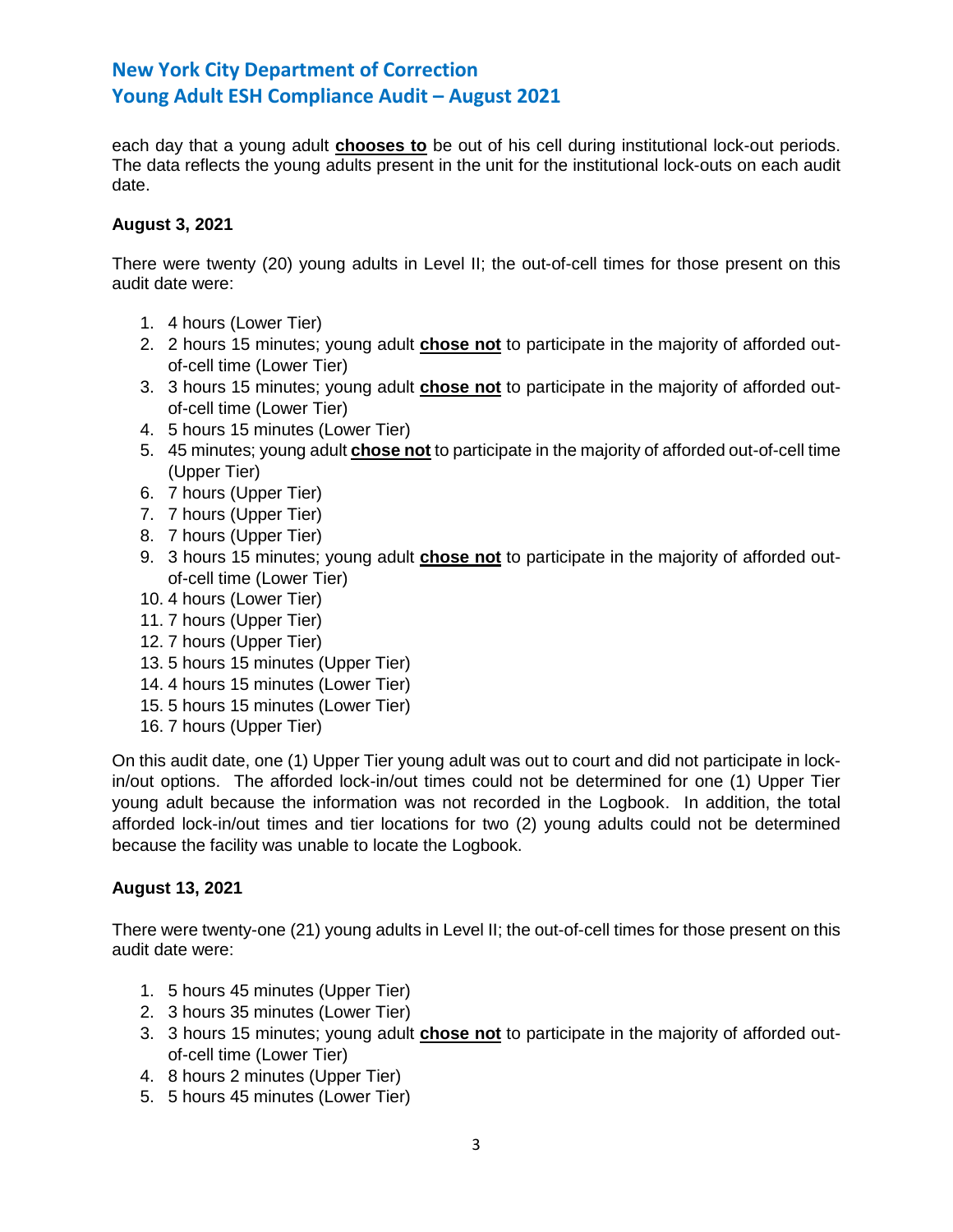- 6. 7 hours 35 minutes (Upper Tier) 7. 7 hours 34 minutes (Upper Tier) 8. 5 hours 45 minutes (Upper Tier)
- 9. 7 hours 51 minutes (Upper Tier)
- 10. 4 hours 30 minutes (Lower Tier)
- 11. 3 hours 30 minutes (Lower Tier)
- 12. 5 hours 45 minutes (Upper Tier)
- 13. 5 hours 45 minutes (Upper Tier)
- 14. 4 hours 47 minutes (Lower Tier)
- 15. 7 hours 51 minutes (Upper Tier)
- 16. 7 hours 27 minutes (Upper Tier)
- 17. 7 hours 55 minutes (Upper Tier)

On this audit date, two (2) Lower Tier young adults were out to court and did not participate in lock-in/out options. One (1) Lower Tier young adult **chose not** to participate in all out-of-cell time. In addition, the total afforded lock-in/out times and tier location for one (1) young adult could not be determined because the facility was unable to locate the Logbook.

# **August 17, 2021**

There were twenty-one (21) young adults in Level II; their out-of-cell times on this audit date were:

- 1. 9 hours 10 minutes (Upper Tier)
- 2. 4 hours (Lower Tier)
- 3. 4 hours 15 minutes (Lower Tier)
- 4. 4 hours 15 minutes (Lower Tier)
- 5. 7 hours 20 minutes (Upper Tier)
- 6. 5 hours 15 minutes (Lower Tier)
- 7. 1 hour; young adult **chose not** to participate in the majority of afforded out-of-cell time (Lower Tier)
- 8. 9 hours (Upper Tier)
- 9. 8 hours 15 minutes (Upper Tier)
- 10. 8 hours 35 minutes (Upper Tier)
- 11. 8 hours 38 minutes (Upper Tier)
- 12. 2 hours 15 minutes; young adult **chose not** to participate in the majority of afforded outof-cell time (Lower Tier)
- 13. 4 hours (Lower Tier)
- 14. 8 hours (Upper Tier)
- 15. 8 hours 20 minutes (Upper Tier)
- 16. 5 hours 15 minutes (Lower Tier)
- 17. 4 hours 15 minutes (Lower Tier)
- 18. 8 hours 25 minutes (Upper tier)
- 19. 8 hours 20 minutes (Upper Tier)
- 20. 9 hours 10 minutes (Upper Tier)

On this audit date, the total afforded lock-in/out times and tier location for one (1) young adult could not be determined because the facility was unable to locate the Logbook.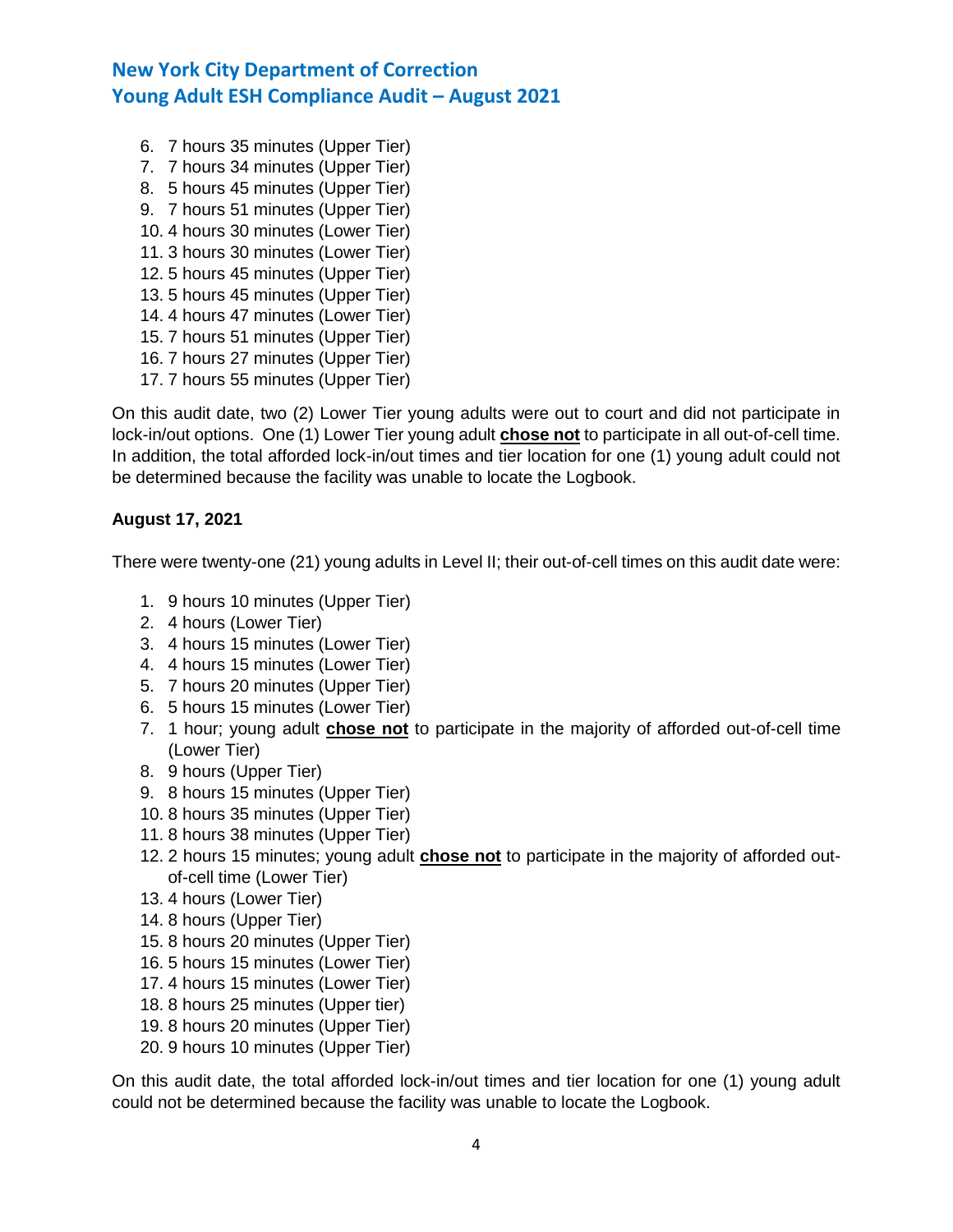# **August 26, 2021**

There were twenty-one (21) young adults in Level II; the out-of-cell times for those present on this audit date were:

- 1. 5 hours 15 minutes (Upper Tier)
- 2. 6 hours 58 minutes (Lower Tier)
- 3. 6 hours 58 minutes (Lower Tier)
- 4. 2 hours; young adult **chose not** to participate in the majority of afforded out-of-cell time (Lower Tier)
- 5. 5 hours (Upper Tier)
- 6. 5 hours 58 minutes (Lower Tier)
- 7. 1 hour 45 minutes; young adult **chose not** to participate in the majority of afforded out-ofcell time (Lower Tier)
- 8. 2 hours; young adult **chose not** to participate in the majority of afforded out-of-cell time (Upper Tier)
- 9. 3 hours 45 minutes (Upper Tier)
- 10. 2 hours; young adult **chose not** to participate in the majority of afforded out-of-cell time (Upper Tier)
- 11. 7 hours 58 minutes (Lower Tier)
- 12. 7 hours 58 minutes (Lower Tier)
- 13. 3 hours 45 minutes (Upper Tier)
- 14. 7 hours 58 minutes (Lower Tier)
- 15. 5 hours 58 minutes (Lower Tier)
- 16. 5 hours (Upper Tier)
- 17. 2 hours 45 minutes; young adult **chose not** to participate in the majority of afforded outof-cell time (Upper Tier)
- 18. 5 hours (Upper Tier)

On this audit date, one (1) Upper Tier young adult was out to court and did not participate in lockin/out options. One (1) Upper Tier young adult **chose not** to participate in all out-of-cell time. In addition, one (1) Lower Tier young adult transferred out of the housing area and did not participate in lock-in/out options.

## Level III

Young adults in Level III are afforded fourteen (14) hours of out-of-cell time each day. Listed below is individualized data related to each young adult's total out-of-cell time in Level III, based on a manual review of the Lock-In/Out Logbook, for the audit dates. The out-of-cell time is the hours each day that a young adult **chooses to** be out of his cell during institutional lock-out periods. The data reflects the young adults present in the unit for the institutional lock-outs on each audit date.

## **August 3, 2021**

There were no young adults in Level III on this audit date.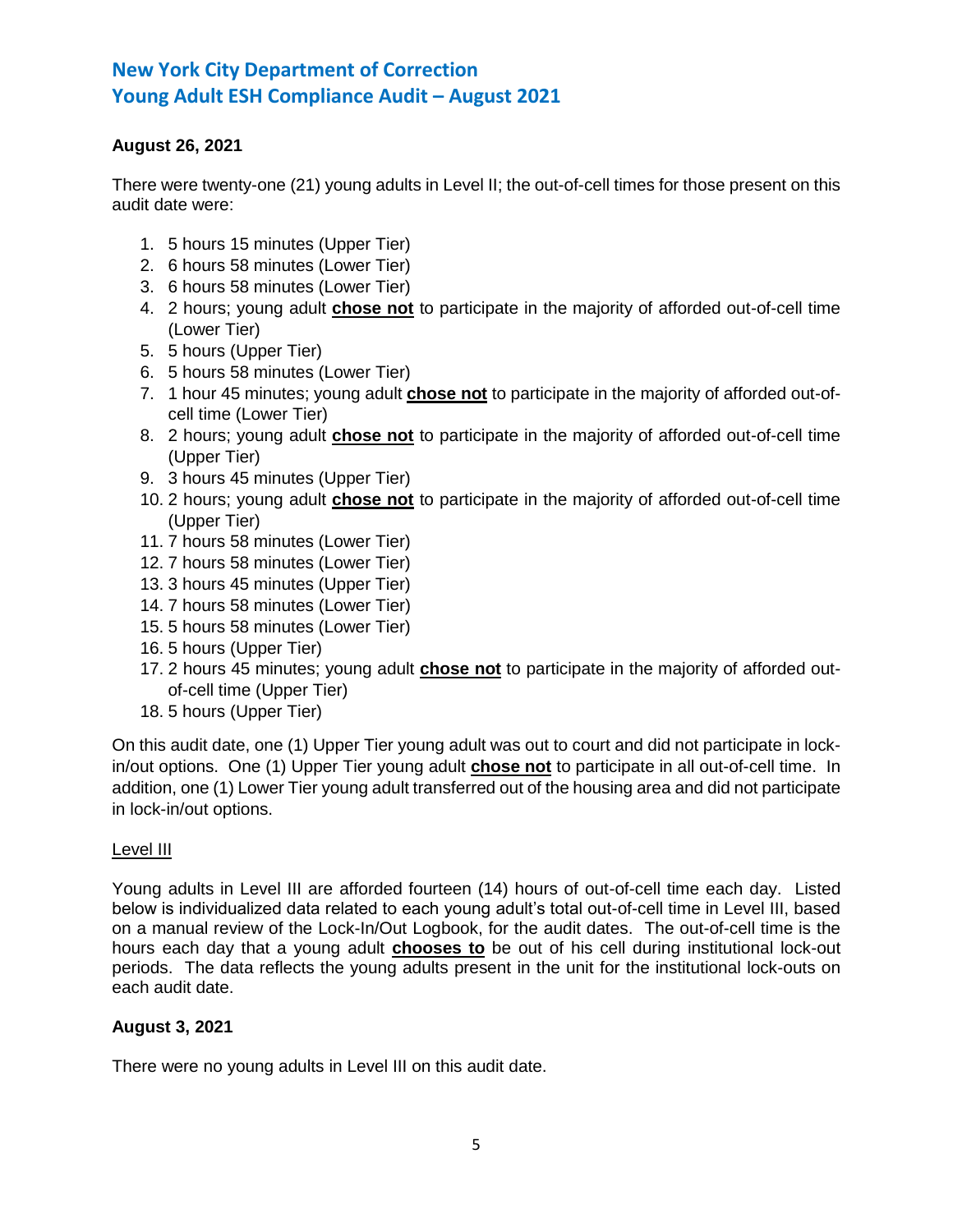# **August 13, 2021**

There were no young adults in Level III on this audit date.

## **August 17, 2021**

There were no young adults in Level III on this audit date.

## **August 26, 2021**

There were no young adults in Level III on this audit date.

## **§1-08(f) Access to Courts and Legal Services, including Law Library**

#### Law Library Coordinator

In ESH, there are four (4) Law Library Coordinators assigned to areas in which young adults were housed.<sup>1</sup> A manual review of the Law Library Logbooks indicated that the Law Library Coordinators were present in these areas to provide assistance on three of the four (4) days audited  $-$  August 13, 17, and 26, 2021. $^2$  On August 3, 2021, due to staff training, three (3) housing areas labeled A, B, and C were not provided Law Library services.

The audit was able to verify by reviewing available records that the duration of each Law Library Coordinator's time, in ESH areas during the dates audited, was in compliance with the provisions of the Minimum Standards i.e., a minimum of two (2) hours. On some of the audit dates, some young adults did not request Law Library services.

Listed below is a total count of young adults housed in ESH, for each date audited, and the total number of young adults that were assisted by the Law Library Coordinators.

#### **August 3, 2021**

There were twenty (20) young adults in ESH on this audit date. Due to staff training, Law Library services were not provided.

#### **August 13, 2021**

There were twenty-one (21) young adults in ESH on this audit date. Of the twenty-one (21) young adults, one (1) young adult **chose to** request and was provided Law Library services.

#### **August 17, 2021**

l

There were twenty-one (21) young adults in ESH on this audit date. Of the twenty-one (21) young adults, one (1) young adult **chose to** request and was provided Law Library services.

 $1$  To facilitate the provision of Law Library services, within their assigned areas, Law Library Coordinators provide services to all individuals regardless of whether it is during the individual's lock-out period.

 $<sup>2</sup>$  This is evidenced by the Law Library Coordinators signing in and out of the Law Library Logbook on each of the</sup> audit dates.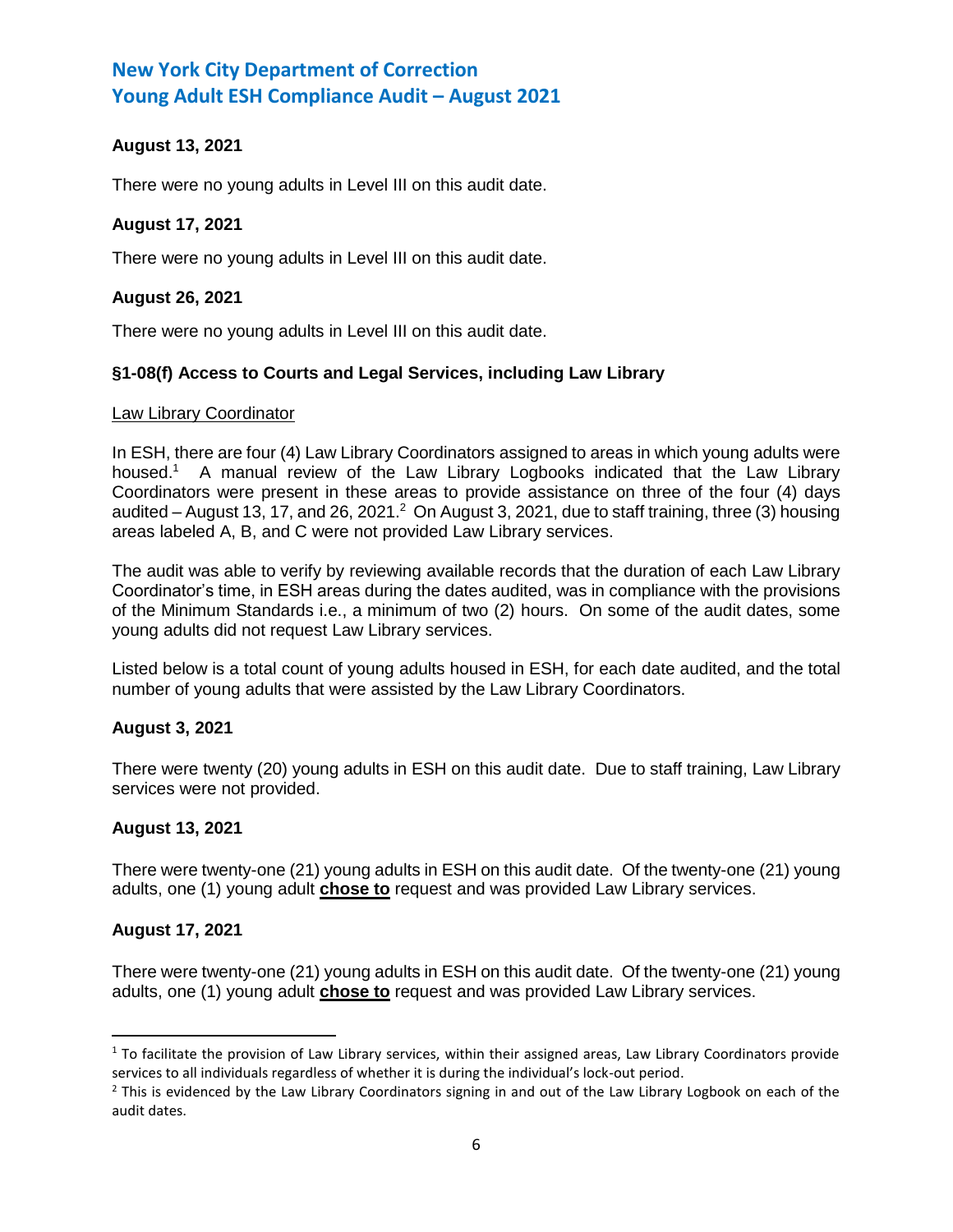# **August 26, 2021**

There were twenty-one (21) young adults in ESH on this audit date. Of the twenty-one (21) young adults, two (2) young adults **chose to** request and were provided Law Library services.

#### Kiosks and Typewriters

During this audit period, young adults were housed in up to three (3) housing areas in ESH, labeled A-C. Young adults in ESH are provided with access to a minimum of one (1) kiosk and one (1) typewriter. On the audit dates of August 6, 13, 20, and 27, 2021, kiosks and typewriters were not available. The Law Library areas in the housing units are currently under construction. All Law Library services are being afforded and fulfilled by the Legal Coordinators through request slips.

### **§1-06 – Recreation**

All young adults in ESH are afforded a minimum of one (1) hour of recreation per day, seven (7) days per week in the outdoor recreation area, except in inclement weather when the indoor recreation area is used.

The audit reviewed recreational data for each of the four (4) audit dates – August 3, 13, 17, and 26, 2021 – to ascertain the total number of young adults that **chose to** participate in recreation.

### **August 3, 2021**

There were twenty (20) young adults in ESH on this audit date. Please note the following:

- Nineteen (19) young adults **chose not** to participate in afforded recreation.
- One (1) young adult's participation in afforded participation could not be determined.

## **August 13, 2021**

There were twenty-one (21) young adults in ESH on this audit date. Please note the following:

- Four (4) young adults **chose to** participate in afforded recreation.
- Seventeen (17) young adults **chose not** to participate in afforded recreation.

#### **August 17, 2021**

There were twenty-one (21) young adults in ESH on this audit date. Please note the following:

- Eight (8) young adults **chose to** participate in afforded recreation.
- Thirteen (13) young adults **chose not** to participate in afforded recreation.

#### **August 26, 2021**

There were twenty-one (21) young adults in ESH on this audit date. Please note the following:

• Twenty-one (21) young adults **chose to** participate in afforded recreation.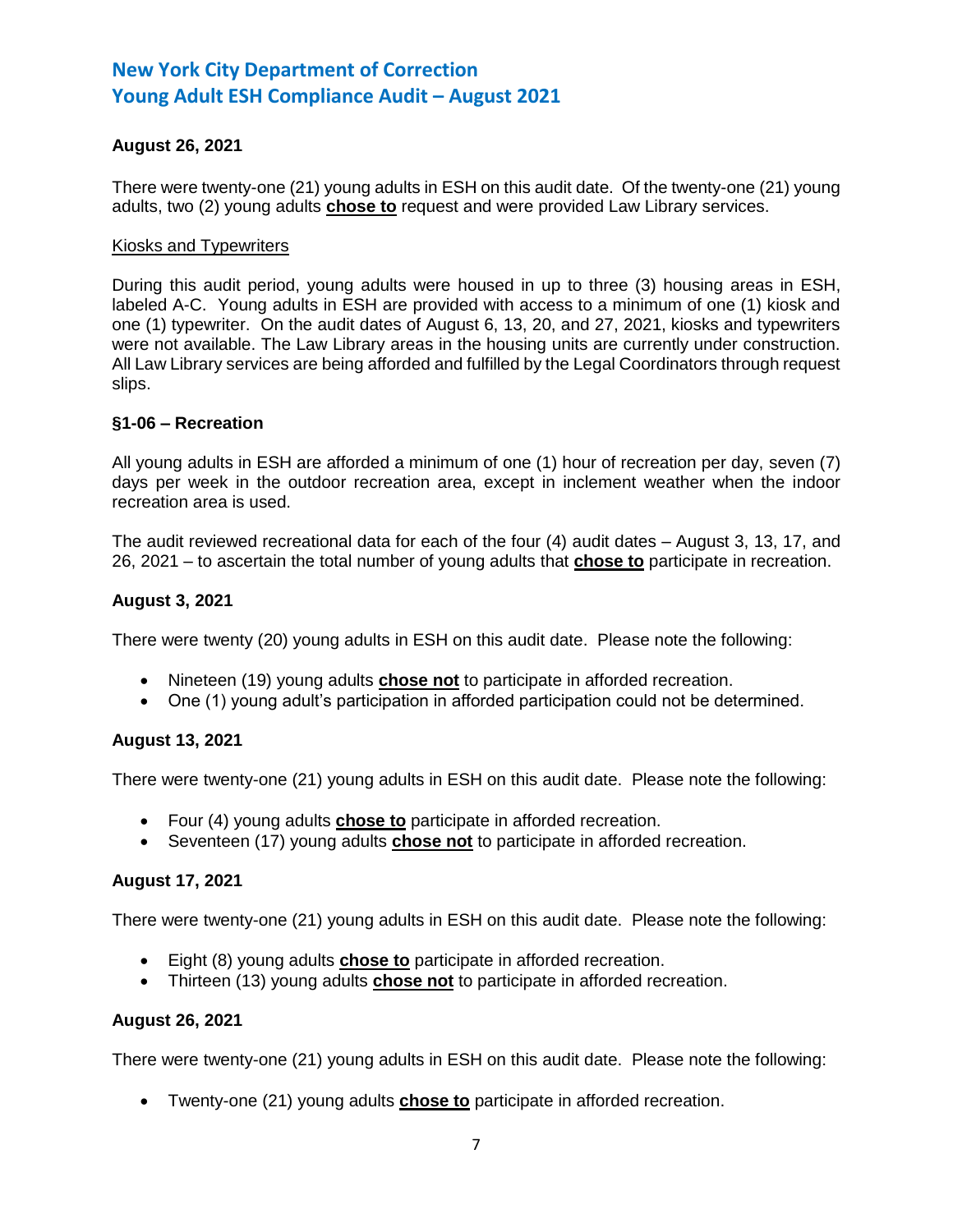# **§ 1-02(c)(2) (Classification), Provision of Programming**

Young adults in ESH are placed in housing units exclusively with other young adults (18 to 21 years old). Young adults who are 19 to 21 years old can also be commingled in units with adults (22 years old and older). In the commingled housing areas, the provision of programming is provided to each tier separately through two programming sessions. The hours of programming afforded may vary by tier within a housing area. In the young adult exclusive housing areas within ESH, tablets are intended to be utilized in the provision of programming and offered to young adults regardless of whether it is during the individual's lock-out period. The Programs Division is in the process of rolling out the provision of tablets over the coming months. In addition, in the young adult exclusive housing areas, on days when support programming staff are present, young adults may request individualized counseling while other programming components are being held.

The audit reviewed programming attendance data on each of the four (4) dates audited to ascertain the number of programming hours offered to each young adult and the number of hours each young adult **chose to** participate in programming. Program participation hours are based on the number of hours each young adult **chooses to** participate in programming. The data reflects the young adults present in the housing area during programming on each audit date.

Please note that on any given day, a young adult may be out to court or transferred in or out of the ESH Unit. These young adults may not be included in the programming reporting. It is important to note that young adults returning from court during programming hours are offered the opportunity to participate in programming upon their return.

Listed below are the numbers of programming hours offered and participated based on housing areas and their assigned levels.

## **August 3, 2021**

On this audit date, in-person programming was not offered to the young adults housed within the three (3) young adult ESH housing areas, labeled A-C, due to staff training.

## **August 13, 2021**

On this audit date, in-person programming was offered to the young adults housed within the two (2) young adult ESH housing areas, labeled A-B.

- ❖ A: Level II There was one (1) young adult housed in this area. No in-person programming was scheduled in the morning session, and no in-person programming was offered in the afternoon session due to staff training.
- $\div$  B: Level II There were twenty (20) young adults housed in this area.
	- Tier 1 There were nine (9) young adults housed on this tier. They were offered inperson programming in the morning session. One (1) young adult **chose not** to participate in in-person programming. Two (2) young adults were out to court during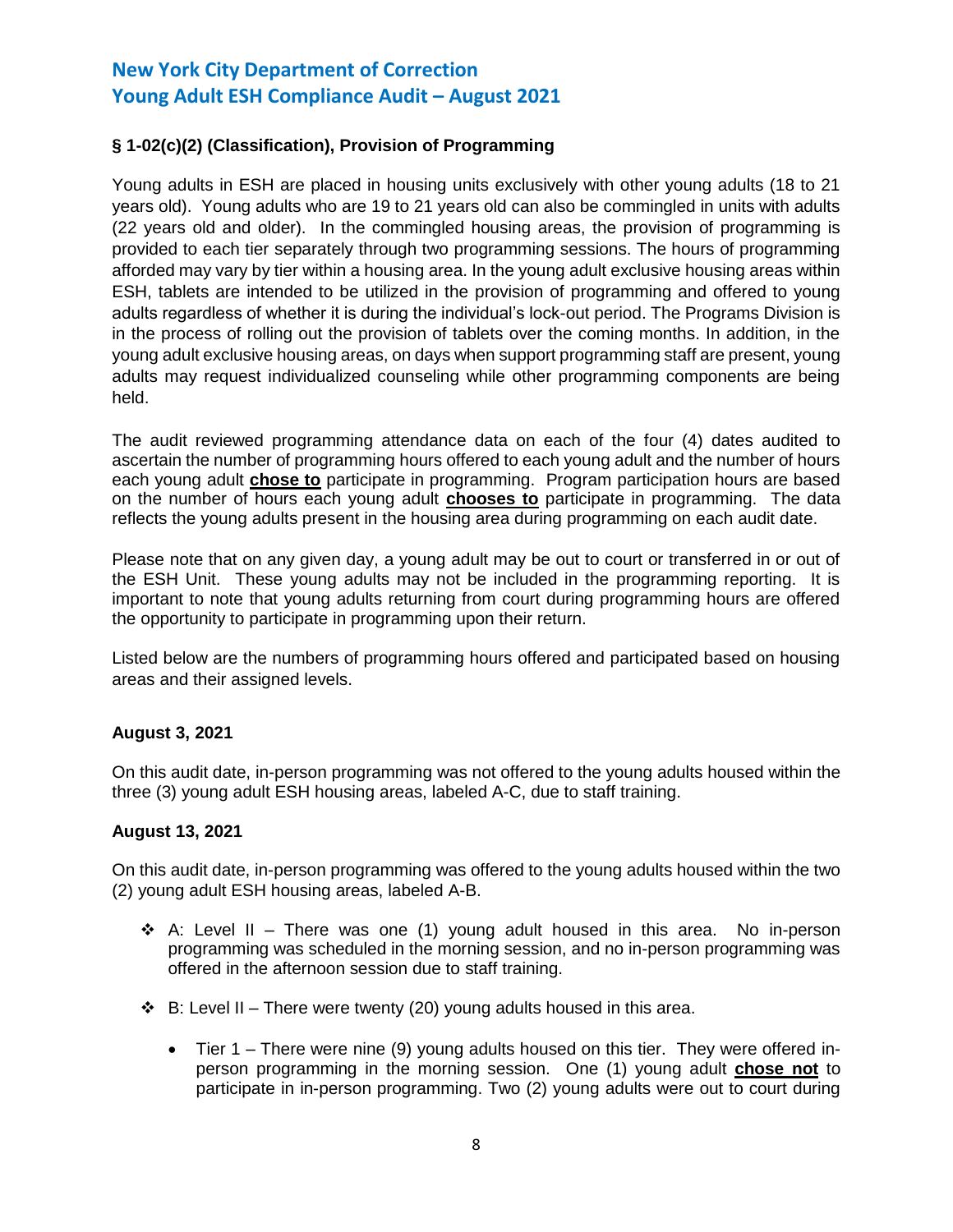afforded in-person programming. The remaining six (6) young adults **chose to** participate in in-person programming and their total participation times were as follows:

- 1. Young adult participation: 15 minutes
- 2. Young adult participation: 15 minutes
- 3. Young adult participation: 15 minutes
- 4. Young adult participation: 15 minutes
- 5. Young adult participation: 15 minutes
- 6. Young adult participation: 15 minutes
- Tier 2 There were eleven (11) young adults housed on this tier. No in-person programming was offered in the afternoon session due to a security concern.

### **August 17, 2021**

On this audit date, in-person programming was offered to the young adults housed within the two (2) young adult ESH housing areas, labeled A-B.

- ❖ A: Level II There was one (1) young adult housed in this area. No in-person programming was scheduled in the morning session, and no in-person programming was offered in the afternoon session due to staff on annual leave.
- $\div$  B: Level II There were twenty (20) young adults housed in this area.
	- Tier 1 There were nine (9) young adults housed on this tier. No in-person programming was offered in the morning session due to staff training.
	- Tier 2 There were eleven (11) young adults housed on this tier. They were offered in-person in the afternoon session. Two (2) young adults **chose not** to participate in in-person programming. The remaining nine (9) young adults **chose to** participate in in-person programming and their total participation times were as follows:
		- 1. Young adult participation: 10 minutes
		- 2. Young adult participation: 15 minutes
		- 3. Young adult participation: 10 minutes
		- 4. Young adult participation: 15 minutes
		- 5. Young adult participation: 15 minutes
		- 6. Young adult participation: 15 minutes
		- 7. Young adult participation: 15 minutes
		- 8. Young adult participation: 10 minutes
		- 9. Young adult participation: 15 minutes

#### **August 26, 2021**

On this audit date, in-person programming was offered to the young adults housed within the two (2) young adult ESH housing areas, labeled A-B.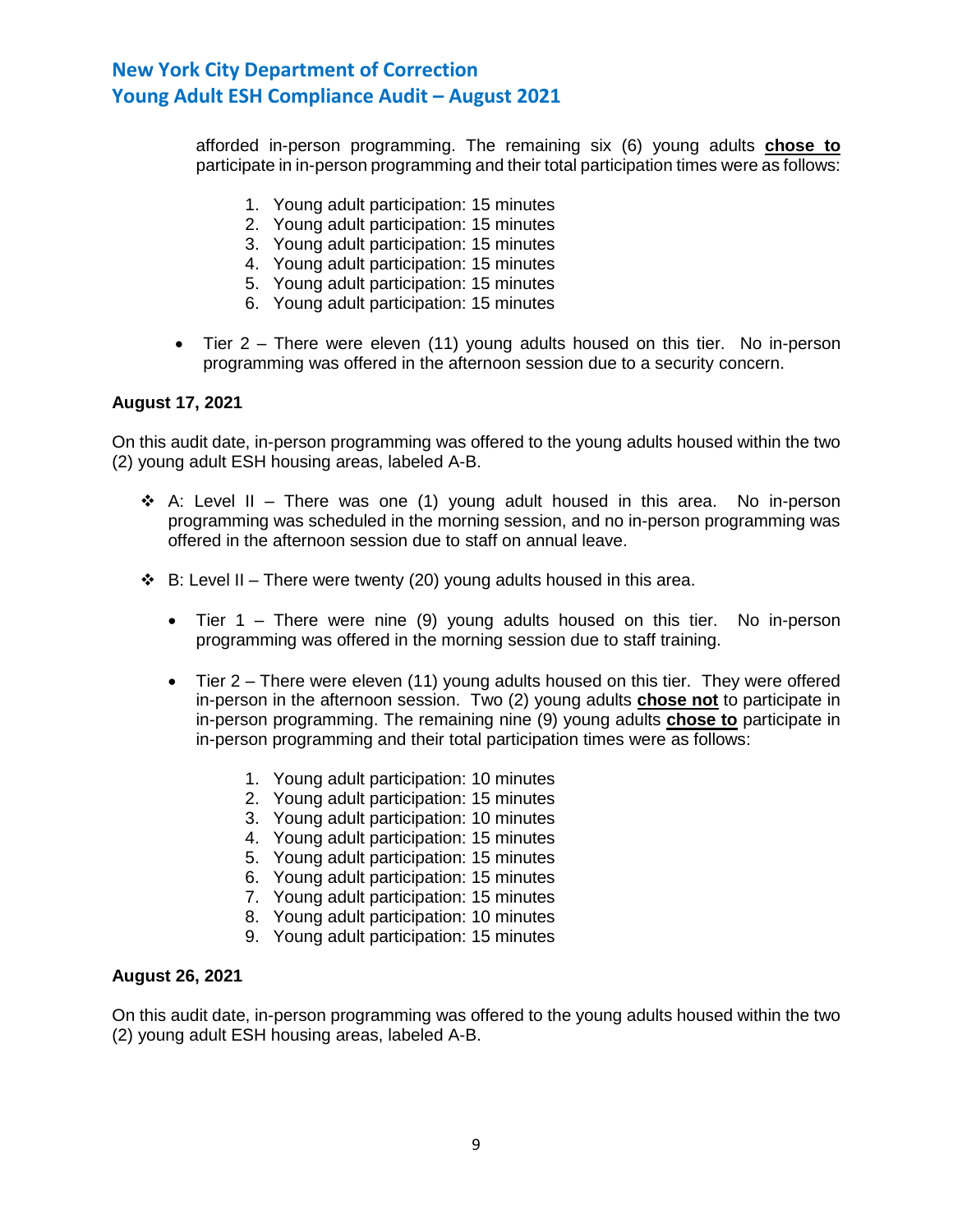- ↑ A: Level II There was one (1) young adult housed in this area. He was offered and **chose to** participate in in-person programming in the morning session. The young adult's total participation time for in-person programming was as follows:
	- 1. Young adult participation: 12 minutes
- $\div$  B: Level II There were twenty (20) young adults housed in this area. They were offered in-person programming in the morning and afternoon sessions. One (1) young adult was out to court during afforded in-person programming. Seven (7) young adults **chose not** to participate in in-person programming. One (1) young adult was in the clinic during afforded in-person programming. The remaining eleven (11) young adults **chose to** participate in and their total participation times were as follows:
	- 1. Young adult participation: 10 minutes
	- 2. Young adult participation: 10 minutes
	- 3. Young adult participation: 10 minutes
	- 4. Young adult participation: 15 minutes
	- 5. Young adult participation: 10 minutes
	- 6. Young adult participation: 10 minutes
	- 7. Young adult participation: 10 minutes
	- 8. Young adult participation: 10 minutes
	- 9. Young adult participation: 10 minutes
	- 10. Young adult participation: 10 minutes
	- 11. Young adult participation: 10 minutes

#### **Education**

The NYC Department of Education offers educational services to all young adults in ESH. A young adult can enroll in educational services by completing and submitting the "Request for Educational Services" form upon admission. In addition, a young adult can enroll in educational services by completing the aforementioned form and submitting it to any Program's Division office in the facility after admission. The NYC Department of Education began educational services on September 21, 2020, by providing educational learning packets on a weekly basis to enrolled young adults; each packet contained learning materials for one week. In addition, a hotline was established for the enrolled young adults so that they could call to speak with a teacher if they had any questions or needed support.

No school was afforded on the audit dates of August 3, 13, 17, and 26, 2021 due to summer recess, and because no young adults were identified by the NYC Department of Education as mandated 12-month Individual Education Plan (IEP) students.

The audit reviewed educational data for each of the four (4) audit dates, August 3, 13, 17, and 26, 2021.

### **August 3, 2021**

There were twenty (20) young adults in ESH on this audit date. On this audit date, no summer school educational services were provided because no young adults in ESH were identified as mandated 12-month IEP students.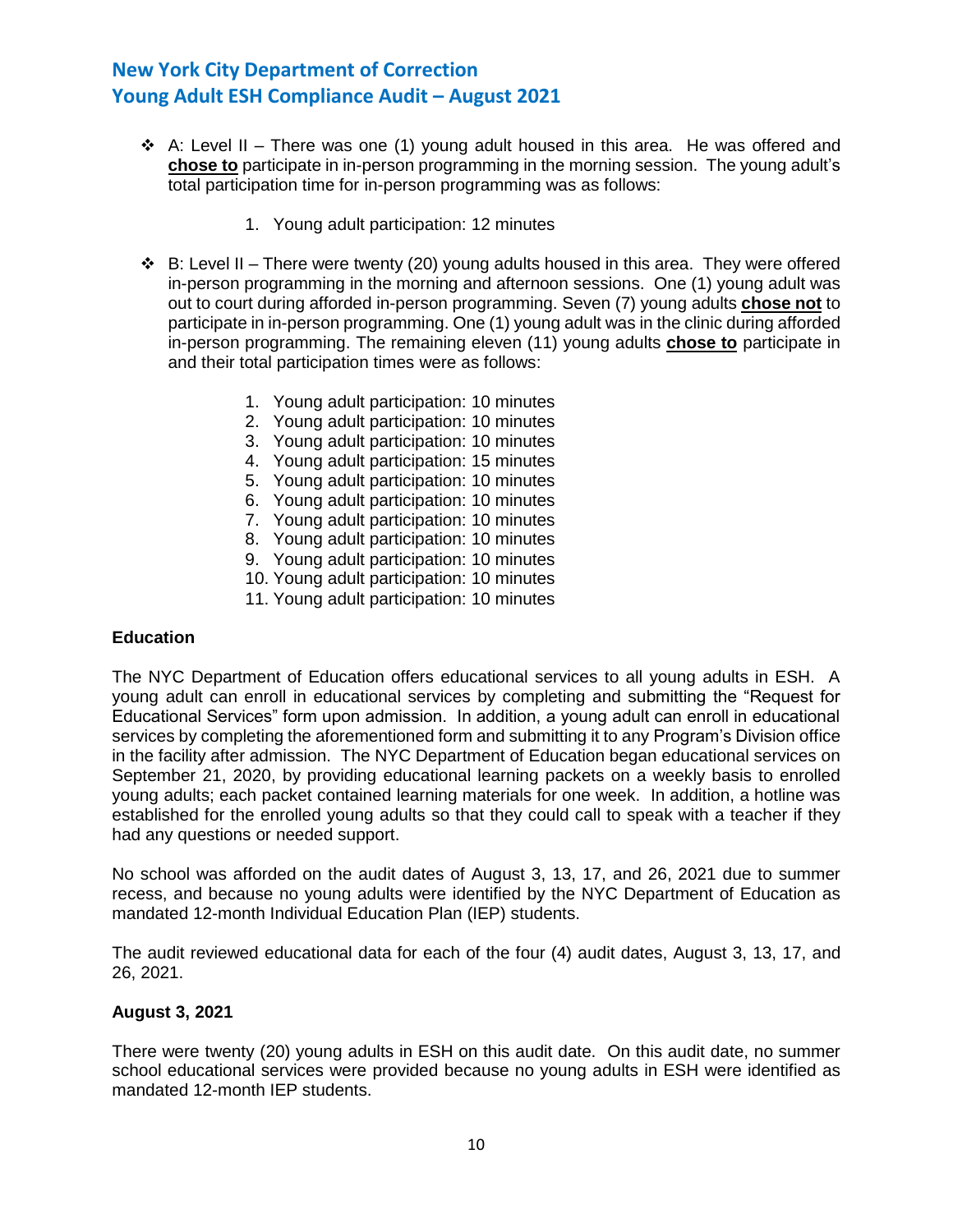# **August 13, 2021**

There were twenty-one (21) young adults in ESH on this audit date. On this audit date, no summer school educational services were provided because no young adults in ESH were identified as mandated 12-month IEP students.

### **August 17, 2021**

There were twenty-one (21) young adults in ESH on this audit date. On this audit date, no summer school educational services were provided because no young adults in ESH were identified as mandated 12-month IEP students.

### **August 26, 2021**

There were twenty-one (21) young adults in ESH on this audit date. On this audit date, no summer school educational services were provided because no young adults in ESH were identified as mandated 12-month IEP students.

### **Audit Recommendations**

Recommendations for the ESH Audit Report are reported quarterly rather than monthly per an agreement with the Board of Correction. The ESH Audit Report covering the month of May 2021 was the last ESH Audit Report which indicated recommendations. A quarterly period has transpired since that last audit report with recommendations, and recommendations are therefore included in this audit report.

The following recommendations were indicated in the ESH Audit Report covering the month of May. The status of the efforts to implement each of the recommendations listed below are indicated after each recommendation.

Lock-in/Lock-out

- $\triangleright$  The area supervisor shall review the Lock-In/Out Logbook on each tour, to determine whether all staff are consistently documenting the lock-in and lock-out times for all young adults, their names, and the tiers in which they are housed. When deficiencies are identified, the designated supervisory staff person shall counsel the relevant custody staff person and instruct him or her to record all required information.
- ➢ When the Lock-/Out Logbook on post has been almost completed and has few remaining spaces for entries, or cannot be found, a Unit Captain shall ensure that a replacement Lock-In/Lock-Out Tracking Logbook is immediately obtained and placed on post.

#### **Status of implementation:**

 $\triangleright$  The facility issued ESH Memorandum #5/21, entitled ESH Mandated Services, which quotes verbatim the above recommendation and emphasizes its implementation by supervisory staff.